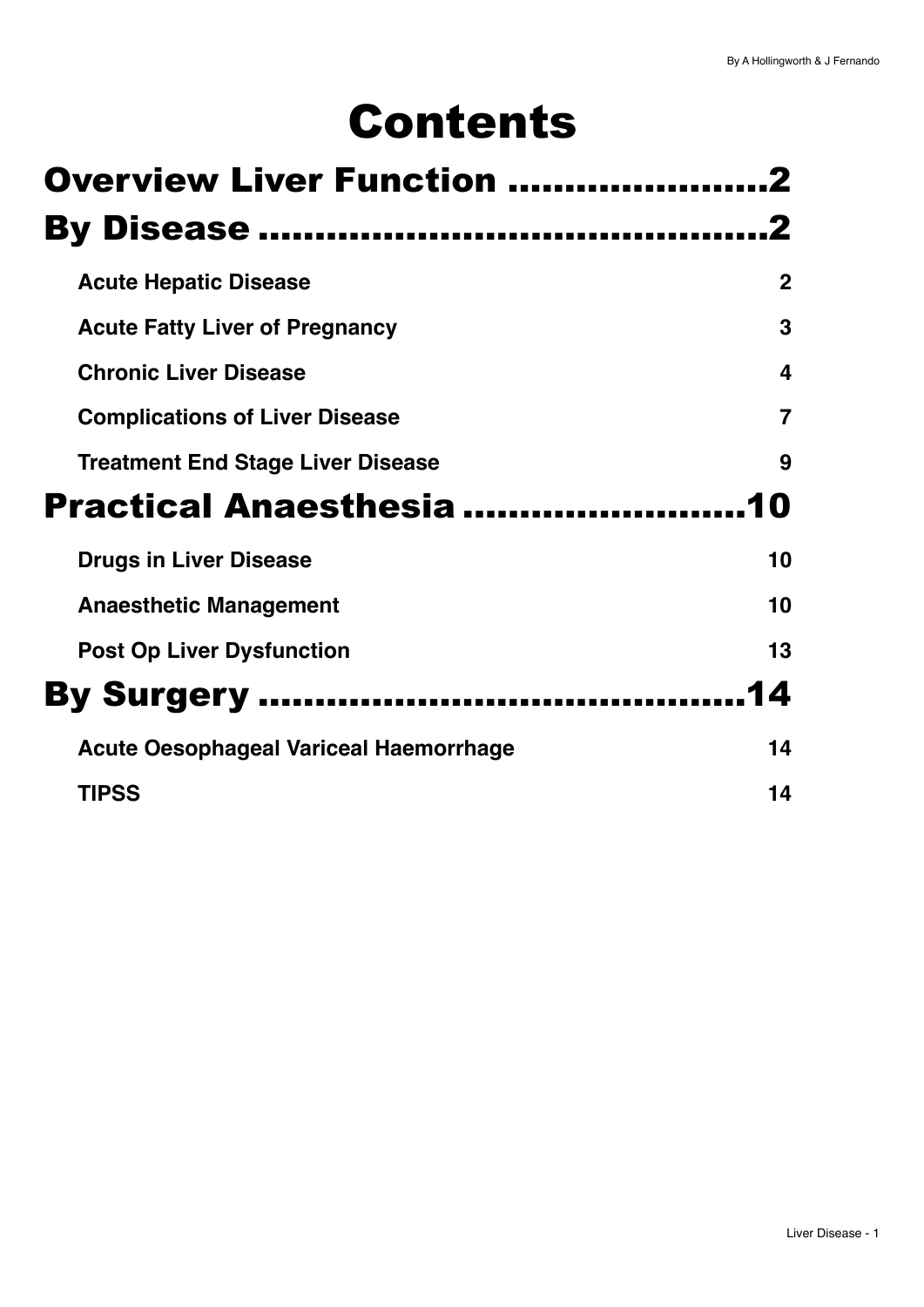# <span id="page-1-0"></span>Overview Liver Function

#### - Mnemonic:

- ‣ M etabolic
- ‣ E endocrine
- ‣ D etox/metab drugs
- ‣ I mmune
- ‣ C oag
- ‣ A cid/base
- $\triangleright$  B ile formation
- ‣ R eservoir for blood
- ‣ U rea formation
- ▶ S torage function
- $\triangleright$  H aematopoesis

# <span id="page-1-1"></span>By Disease

## <span id="page-1-2"></span>Acute Hepatic Disease

- = development of hepatocelluar dysfunction assoc with coagulopathy & encephalopathy in pts without prior liver disease
- assoc with high mortality rates (10-100%)

## **Preoperative**

- **TYPES** (mortality)
- hyperacute within 7 days  $(30\%)$
- $-$  acute  $-$  7-28 days (33%)
- sub acute  $-28$  days  $-6$  months (14%)

### **HISTORY/CAUSES**

- viral hepatitis (A->G, CMV, HSV, EBV)
- drugs (paracetamol, halothane, idiocyncratic)
- toxins
- fatty infiltration in pregnancy
- HELLP
- Wilsons
- Reye's
- NASH

### **FEATURES**

- classic:

- ‣ encephalopathy
- ‣ cerebral oedema
- ‣ severe coagulopathy with active fibrinolysis
- ‣ metabolic derrangement: ↓BSL, ↓K, ↓Na, met acidosis
- ‣ high cardiac output with ↓SVR
- ‣ multiorgan failure: ↑ICP, ARDS, ARF

### **EXAMINATION**

- jaundice
- vasodilated
- high cardiac output
- signs of raised ICP
- ascities
- hepatomegally
- bruising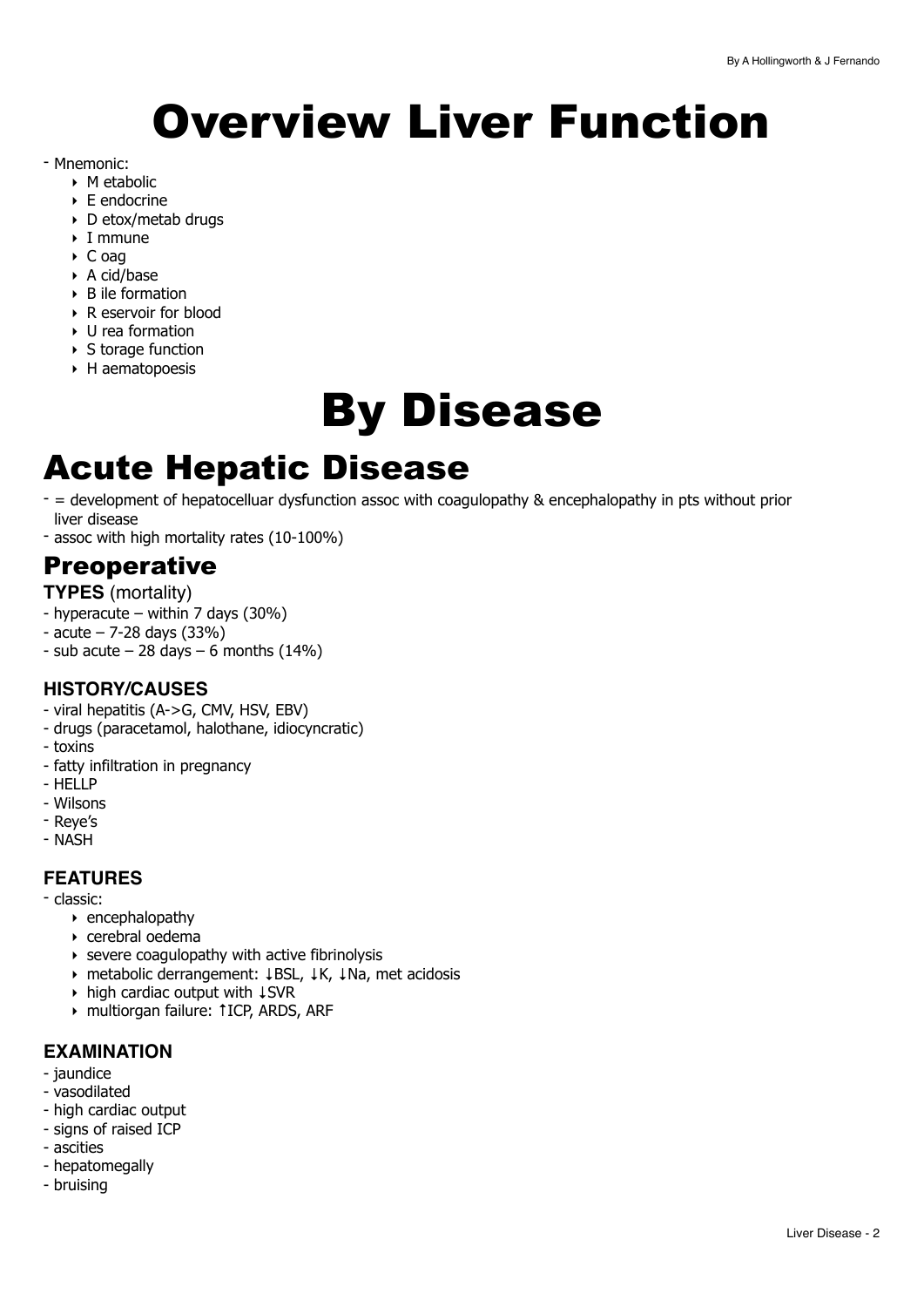### **INVESTIGATIONS**

- blds:
	- ‣ coag screen
	- ‣ electrolytes:
		- low urea (in adequate production by liver)
		- ↓K
		- ↓albumin
		- ↑LFTs
		- ↓BSL ↓glycogen stores, ↓gluconeogensis in liver
	- ‣ virology: hepatitis serology
	- ‣ immunology:
		- antinuclear antibody (chronic active hepatitis)
		- smooth muscle antibody (primary biliary cirrhosis)
		- alpha-feto protein (hepatoma)
- Radiology:
	- ‣ U/S
	- ‣ CT/MRCP

- ERCP

#### **MANAGEMENT**

- neuro orientated good ICU care
- active hepatitis = delay all elective surgery for 30 days until LFT's have normalised
- universal precautions
- support organ dysfunction
- intubate if has severe encephalopathy
- correct electrolytes & ↓BSL
- CVS support with noradrenaline if required
- NaHCO3 buffered haemofiltration
- ICP monitoring
- NAC in paracetamol OD
- do not routinely attempt to correct coagulopathy as PT is a marker of hepatic function & treatment  $\mapsto$  reverse if active bleeding or invasive procedures
- liver transplant may be required

## Intraoperative

- PPI or H2 antagonists
- RSI
- beaware of exaggerated CNS effects of drugs
- iso, sevo and des preferred agents
- induction agents: propofol, thiopentone, etomidate
- relaxants: atracurium
- opioids: remi
- analgesics: paracetamol
- may need ascites drained
- treat bleeding aggressively

## <span id="page-2-0"></span>Acute Fatty Liver of Pregnancy

- Unclear cause
- prodromal 1-2wk
- similare to PET/HELLP
- Bloods:
	- ‣ ↑WCC
		- ‣ Deranged LFTs ↑bili
		- ‣ ↓platelets
- Rx: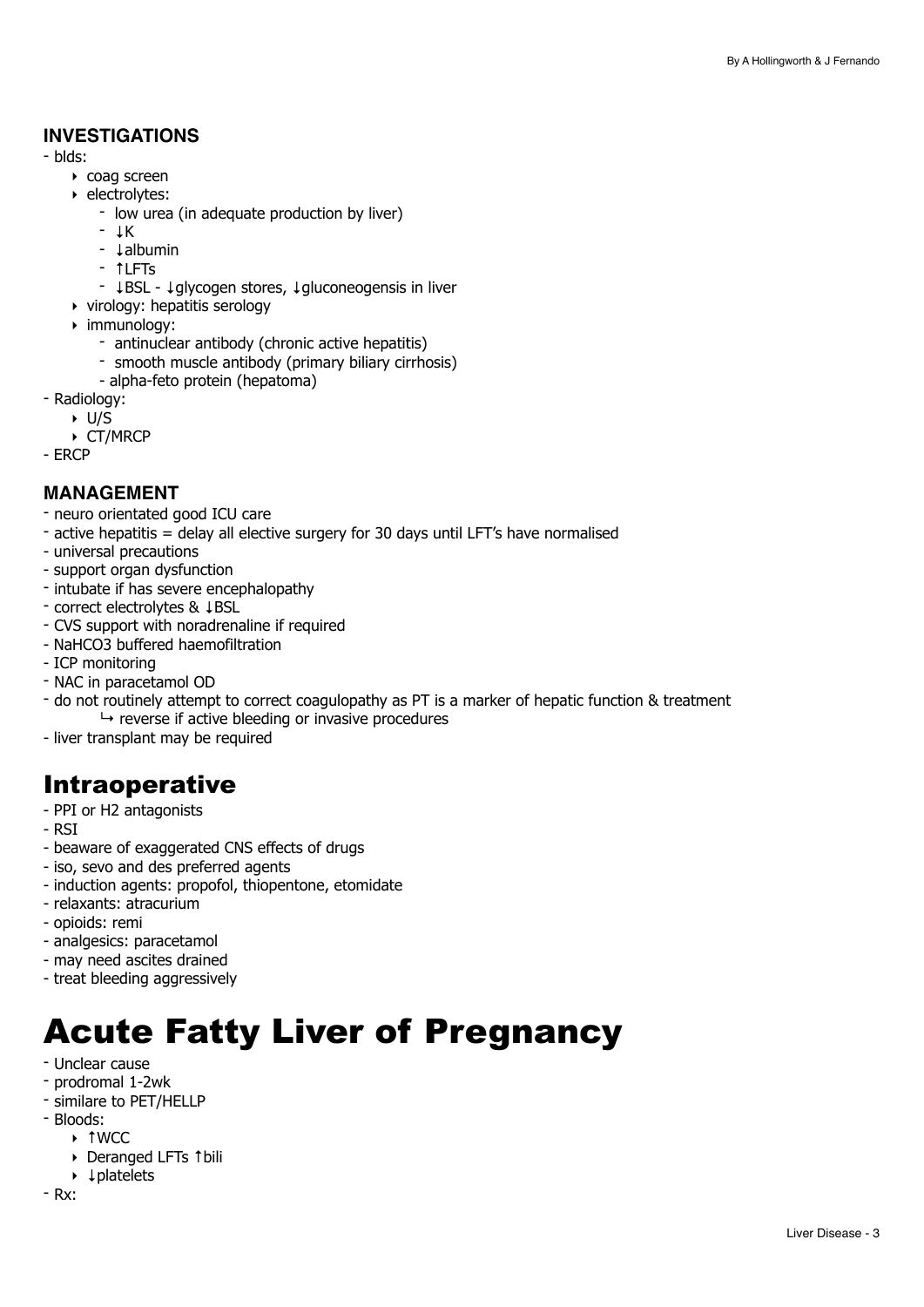- ‣ Early delivery
- ‣ Concern about coal problems

## <span id="page-3-0"></span>Chronic Liver Disease

- $-$  = any hepatitis lasting  $>$ 6months
- inflammation  $\Rightarrow$  hepatic fibrosis  $\Rightarrow$  cirrhosis incl nodular regeneration & disruption of architecture  $\Rightarrow$  portal **HTN**
- 2 types of cirrhosis:
	- $\rightarrow$  compensated = normal liver function
	- ‣ decompensated:
		- = deteriorating funciton
		- precipitant eg infection
		- need to Rx underlying cause
		- if untreatable need to consider transplant

- more prevelant than acture

## **Preoperative**

### **HISTORY**

- weakness & fatigue
- jaundice
- abdominal pain or swelling
- altered mental state
- pruritis
- durations of disease
- alcohol intake
- IV drug use
- blood transfusions
- tattoos
- overseas travel
- drugs (isoniazid)

### **Causes of Severe Hepatic Disease (Cirrhosis)**

- infection: viral hepatitis (chronic if infection > 6 months)
- drugs (isoniazide and methyldopa) & alcoholism
- biliary disease
- Vascular eg Budd Chiari, veno-occlusive disease
- inherited: haemochromatosis, α1 antitrypsin, Wilson's disease
- immune mediated: primary bilary cirrhosis, primary sclerosing cholangitis, autoimmune hepatitis
- Haemoglobinopathies: sickle cell disease

### **Complications:**

- 1. **bleeding** (decreased production of factors, thrombocytopaenia, platelet dysfunction)
- 2. **encephalopathy** (sedation, high protein diet, infection, trauma, hypokalaemia, constipation -> accumulation
- of toxic products, grade  $0 =$  alert and orientated, grade IV = unresponsive to deep pain)
- 3. **hypoglycaemia** (decreased glycogen stores)
- 4. **ascites** (from portal hypertension and fluid retension)
- 5**. infection** (immunosuppression)
- 6. **renal failure** (from cause of liver failure or increased renovascular resistance or impaired tubular function)
- 7. **cholecystitis**
- 8. **pancreastitis**

#### **EXAMINATION**

- general abdominal distension, jaundice, cachexia, bruises
- palmar erythema
- bruising
- spider naevi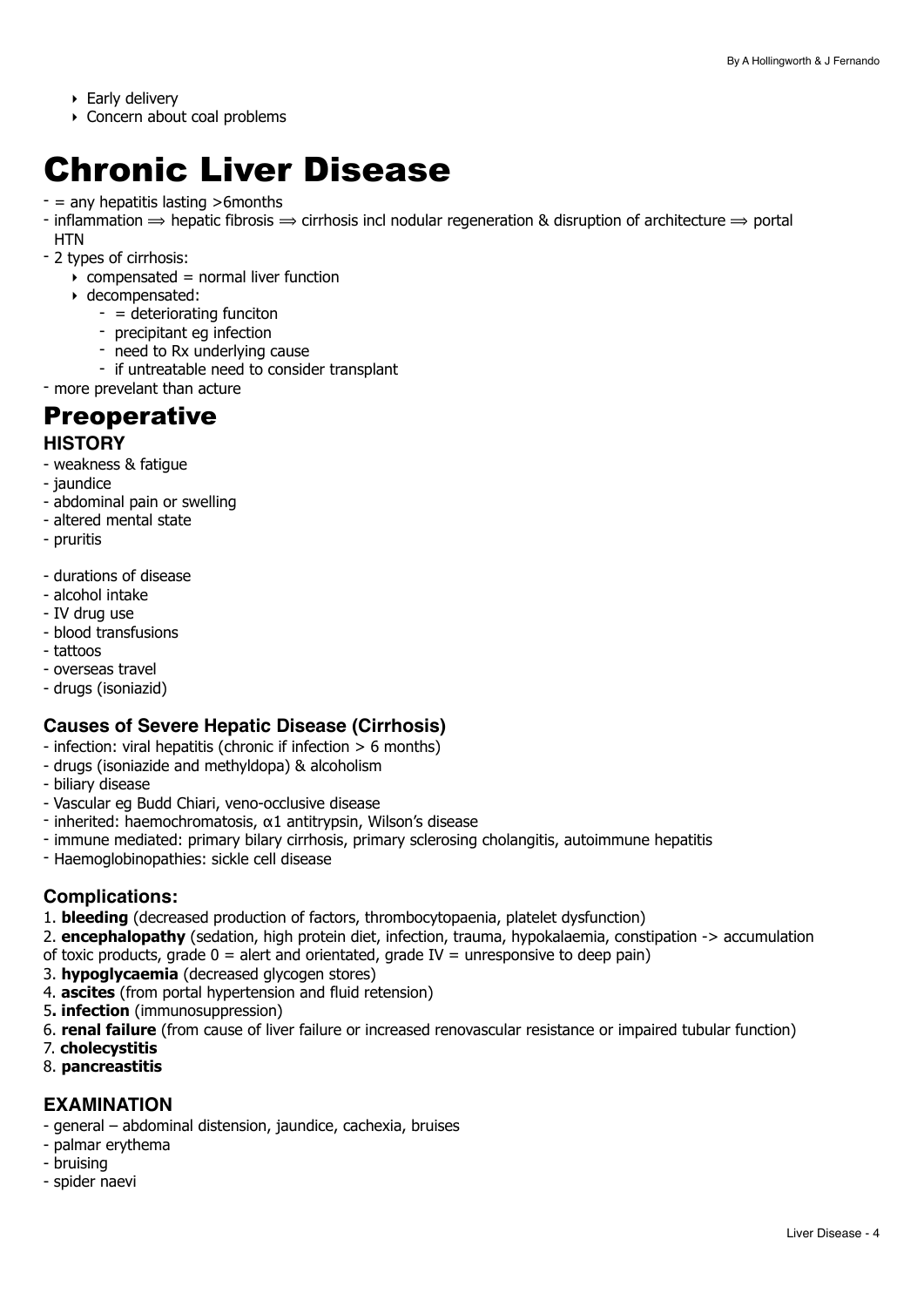- yellow sclerae
- fetor
- gynaecomastia
- abdomen: masses, distension, bruising, scars
- hepatosplenomegally
- ascites
- bruits

### **INVESTIGATIONS**

- FBC anaemia
- U+E hepatorenal syndrome
- BSL
- LFT's active damage
- Albumin synthetic function
- COAGs bleeding
- ABG lactate acidaemia
- ascitic fluid cytology, microscopy, culture and biochemisty
- liver biopsy
- endoscopy varices

#### **MANAGEMENT**

- 1. Daily vitamin K injections 10mg IV
- 2. Daily FBC
- 3. Adequate access to blood products
- 4. Monitor glucose closely -> 10% dextrose as required
- 5. Monitor K+
- 6. No nephrotoxic agents
- 7. protein and fluid restriction

#### **SURGICAL RISK**

- liver cirrhosis is highest RF for peri-op mortality of any disease
- 2 risk scoring systems for surgery:
	- ‣ Child-Pugh
- ‣ MELD
- mortality due to sepsis, renal failure, bleeding, worsening liver failure  $\Rightarrow$  encephalopathy

| <b>5-50%</b> | >50%   |
|--------------|--------|
| $25 - 40$    | >40    |
| $30 - 35$    | $30$   |
| moderate     | marked |
| good         | poor   |
| $1.7 - 2.3$  | >2.3   |
| $1 - 2$      | $3-4$  |
|              |        |

#### **MELD = model for end stage liver disease**

- developed to predict survival in cirrhotic pt undergoing liver transplant
- but may be more accurate in non transplant setting than Child-Pugh

MELD uses bili, INR & creatinine

$$
MELD = 3.78 \left[ \log_e \text{ serum bilirubin} \left( \text{mg/dL} \right) \right] + 11.2 \left[ \log_e \text{INR} \right] + 9.57 \left[ \log_e \text{serum creatinine} \left( \text{mg/dL} \right) \right] + 6.43
$$

#### - scores:

 $\rightarrow$  5-6 = low risk elective surgery (<5% mortality)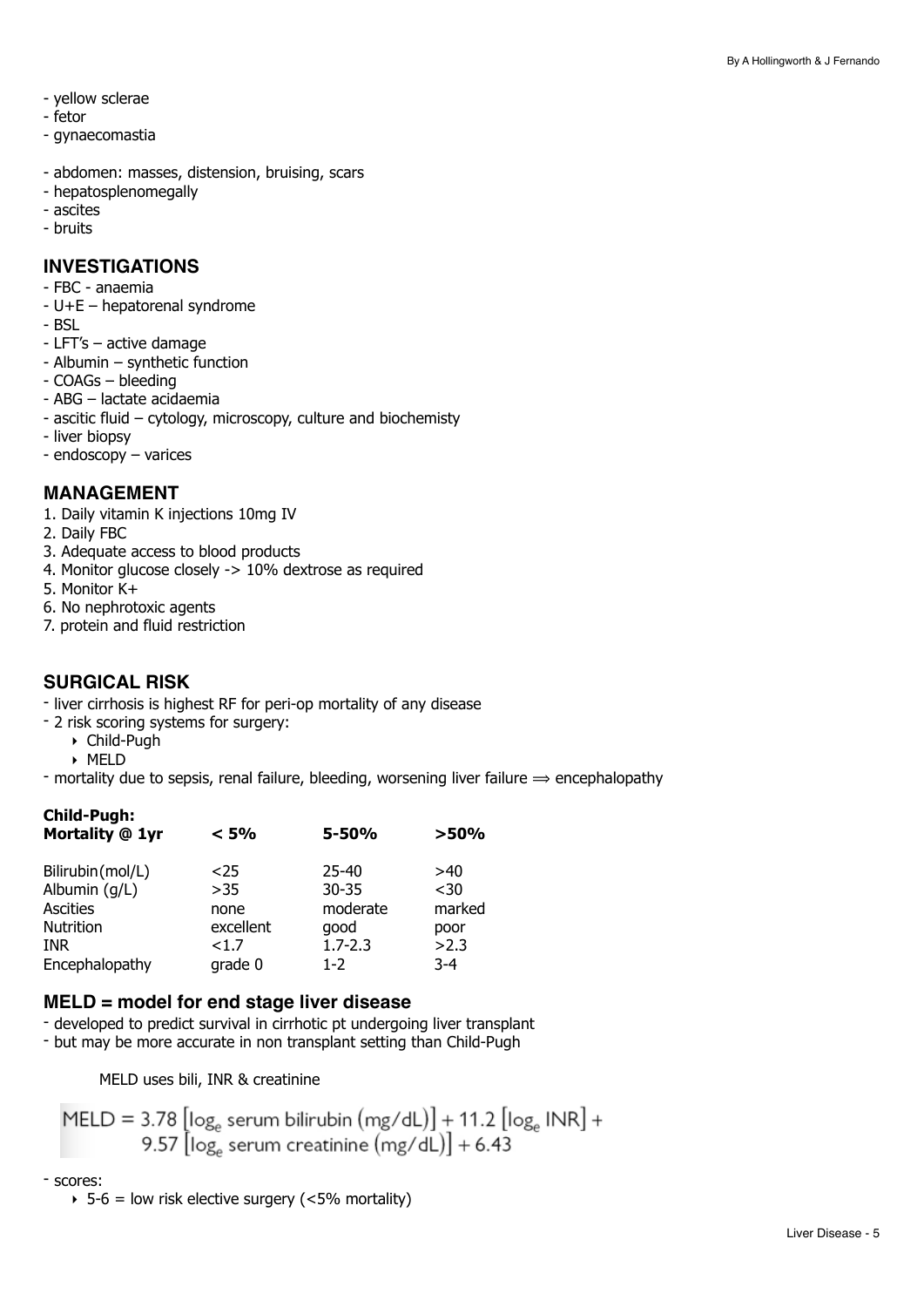- $\rightarrow$  7-9 = intermediate (5-50% mortality)
- $\rightarrow$  >10 = unacceptable mortality  $\Rightarrow$  postpone all non essential surgery (>50% mortality)

## Postoperative

- monitor closely: sepsis, renal failure, bleeding, worsening of liver function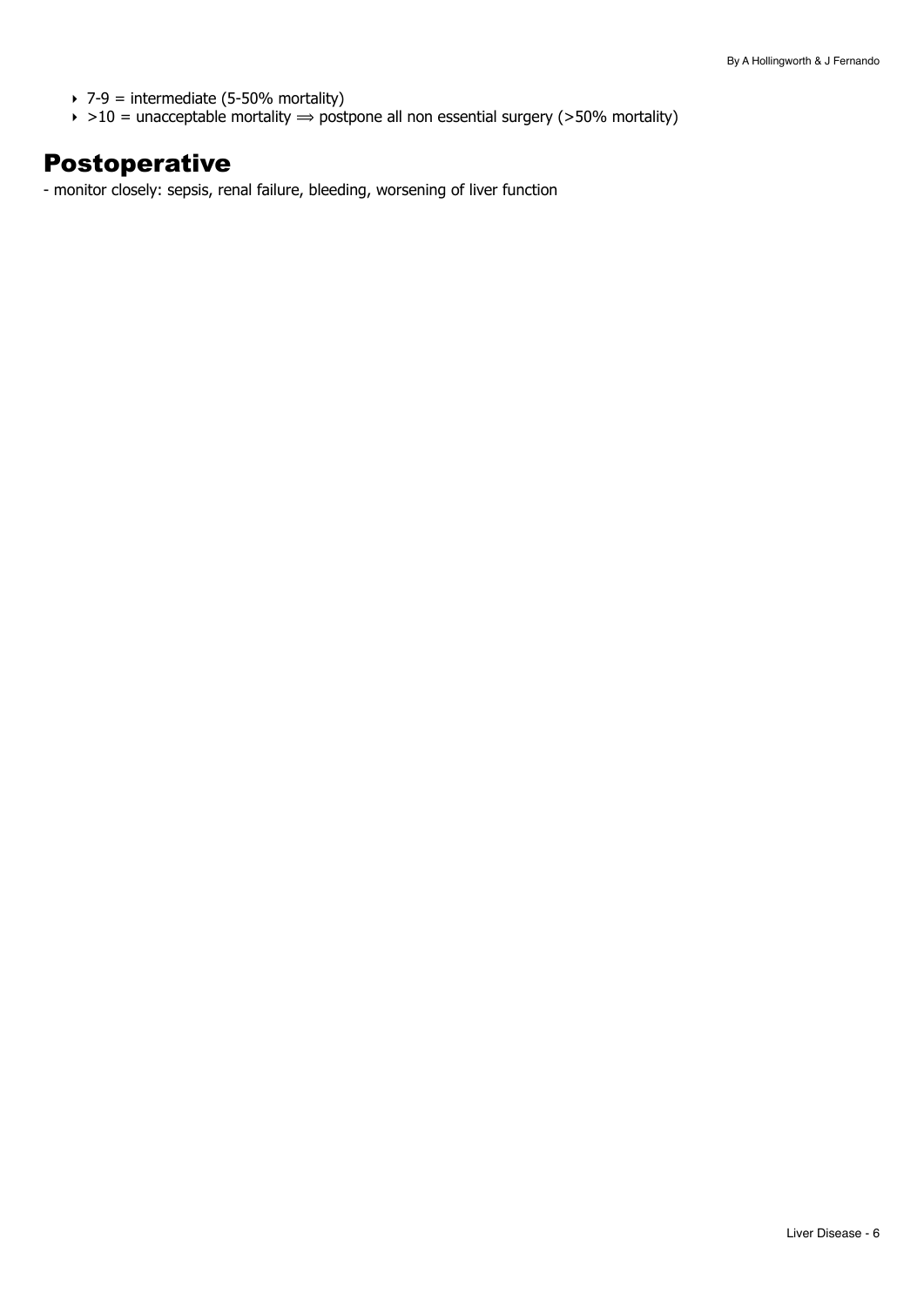## <span id="page-6-0"></span>Complications of Liver Disease

## Bleeding

- liver synthesises all factors incl protein C & S & ATIII (does not make XII)
- several mechanisms of coagulopathy:
	- ‣ ↓synthesis of factors
	- ‣ ↓platelets & ↓platelet function
	- ‣ ↓clearance of activated clotting factors
	- ‣ hyperfibrinolysis
- TEG very useful to assess coagulation
	- $\mapsto$  better than lab coag screen

### **Treatmemt**

- jaundice ⟹ vit K deficiency ∴ trial empirical vit K useful to assess effect on PT
- blood products: FFP, cryoprecipitate, platelets

## Encephalopathy

- occurs in severe liver failure
- toxic products build up (esp ammonia)  $\Rightarrow$  progressive encephalopathy
- precipitants:
	- $\rightarrow$  sedatives = opioids/benzo's
	- ‣ GI bleeding
	- $\rightarrow$  infection = spent bacterial peritonitis
	- ‣ operations
	- ‣ trauma
	- ‣ ↓K
	- ‣ constipation

- must be intubated if ↓GCS to protect airway

#### Box 7.1 Grades of hepatic encephalopathy

| Grade o   | Alert and orientated           |
|-----------|--------------------------------|
| Grade I   | Drowsy and orientated          |
| Grade II  | Drowsy and disorientated       |
| Grade III | Rousable stupor, restlessness  |
| Grade IV  | Coma-unresponsive to deep pain |
|           |                                |

## Hypoglycaemia

- ↓hepatic glycogen storage

## Ascites

- caused by combo of:
	- ‣ portal HTN
	- $\rightarrow$  hyperaldosteronism  $\rightarrow$  Na/water retention
	- ‣ splanchnic vasodilation
	- ‣ low serum albumin
- spironolactone used but need to monitor electrolytes & renal function

## Infection

- ↓immune function:
	- ‣ resp
	- ‣ urinary
	- ‣ spont bacterial peritonitis
- intraop Abx

## **CVS**

- shunting (porotsystemic, pulmonary, cutaneous)  $\Rightarrow$ 
	- $\rightarrow$  hyper dynamic high cardiac output state (can hide underlying cardiac dysfunction)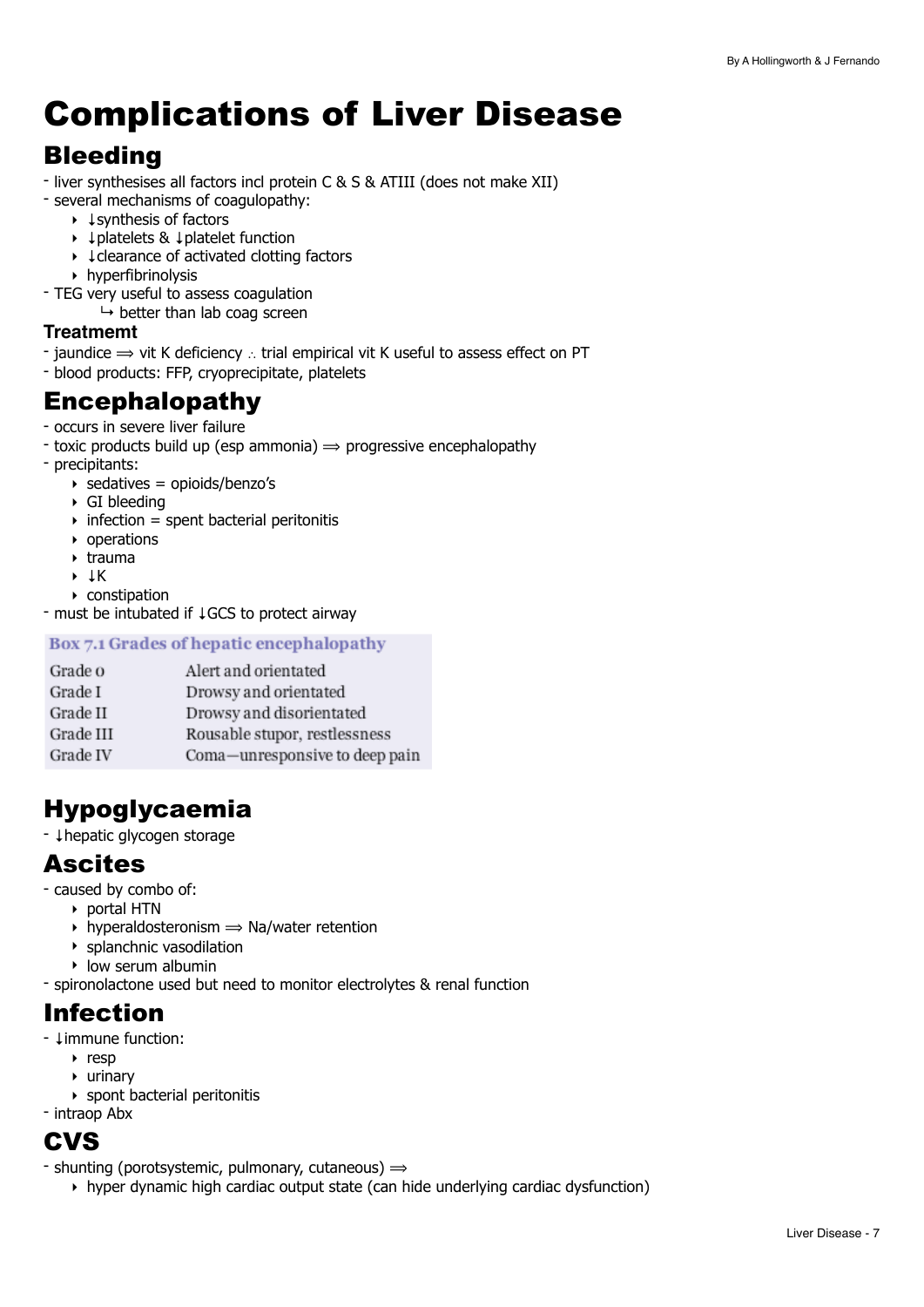- $\text{LSVR} \Rightarrow \text{LMAP}$
- ↑HR
- fluid overload 2nd to RAAS
- alcohol excess  $\Rightarrow$  cardiomyopathy
- $-$  portal HTN  $\Rightarrow$  varices:
	- ‣ engorgement of anastomoses between portal & systemic circulations:
		- oesophageal/gastro-oesophageal junction
		- haemorrhoids
		- abdo wall caput medusae

### Renal

- impairement commonly caused by:
	- ‣ dehydration
	- $\triangleright$  sepsis
	- ‣ nephrotoxic drugs
- renal & liver failure together  $\Rightarrow$  high mortality
- prevention:
	- ‣ adequate hydration
	- $\rightarrow$  goal directed fluid therapy
	- ‣ drain tense ascites may ↓renal blood flow & falsely ↑CVP
	- ‣ avoid hypotension
	- ‣ avoid nephrotoxic drugs
	- ‣ aim UO 1ml/kg/hr
- hepatorenal syndrome:
	- ‣ end stage problem
	- ‣ diagnosis of exclusion. Criteria:
		- urinary Na <10mmol/L
		- Urine:plasma osmolality & creatinine ratios >1
		- normal CVP & no diuresis on central volume expansion
		- underlying chronic liver disease & ascites
	- ‣ exclusively in cirrhotic liver disease
	- $\rightarrow$  due to altered renovascular tone permanent vasodilation  $\Rightarrow$   $\downarrow$ GFR
	- ‣ 2 types:
		- $-1$  = rapidly progressive
		- 2 = slower onset with diuretic resistant ascites
	- ‣ difficult to Rx & may require liver transplant
		- $\rightarrow$  terlipressin/albumin  $\rightarrow$  splanchnic vasoC

## Respiratory

- hypoxia is common & multifactorial:

- $\rightarrow$  ascites  $\rightarrow$  splinting diaphragm, atelectasis & collapse
- ‣ hepatopulmonary syndrome:
	- ↓ed production or clearance of pulmonary vasodilators eg N2O
	- $\rightarrow$   $\uparrow$  shunt  $\rightarrow$  V/O mismatch
	- liver transplant required
- ‣ pHTN (portopulmonary syndrome):
	- seen in 0.25-4% cirrhotic pts
	- due to local pulmonary production of vasoconstrictors
		- $\mapsto$  all while systemic vasoD predominates

## Blood

- ↓PPBs:
	- ‣ ↓albumin & other proteins
	- $\rightarrow$  best chronic marker of liver function
	- ‣ ascites & oedema
- Anaemia caused by:
	- ‣ chronic blood loss
	- ‣ hypersplenism
	- ‣ haemolysis
	- ‣ chronic illness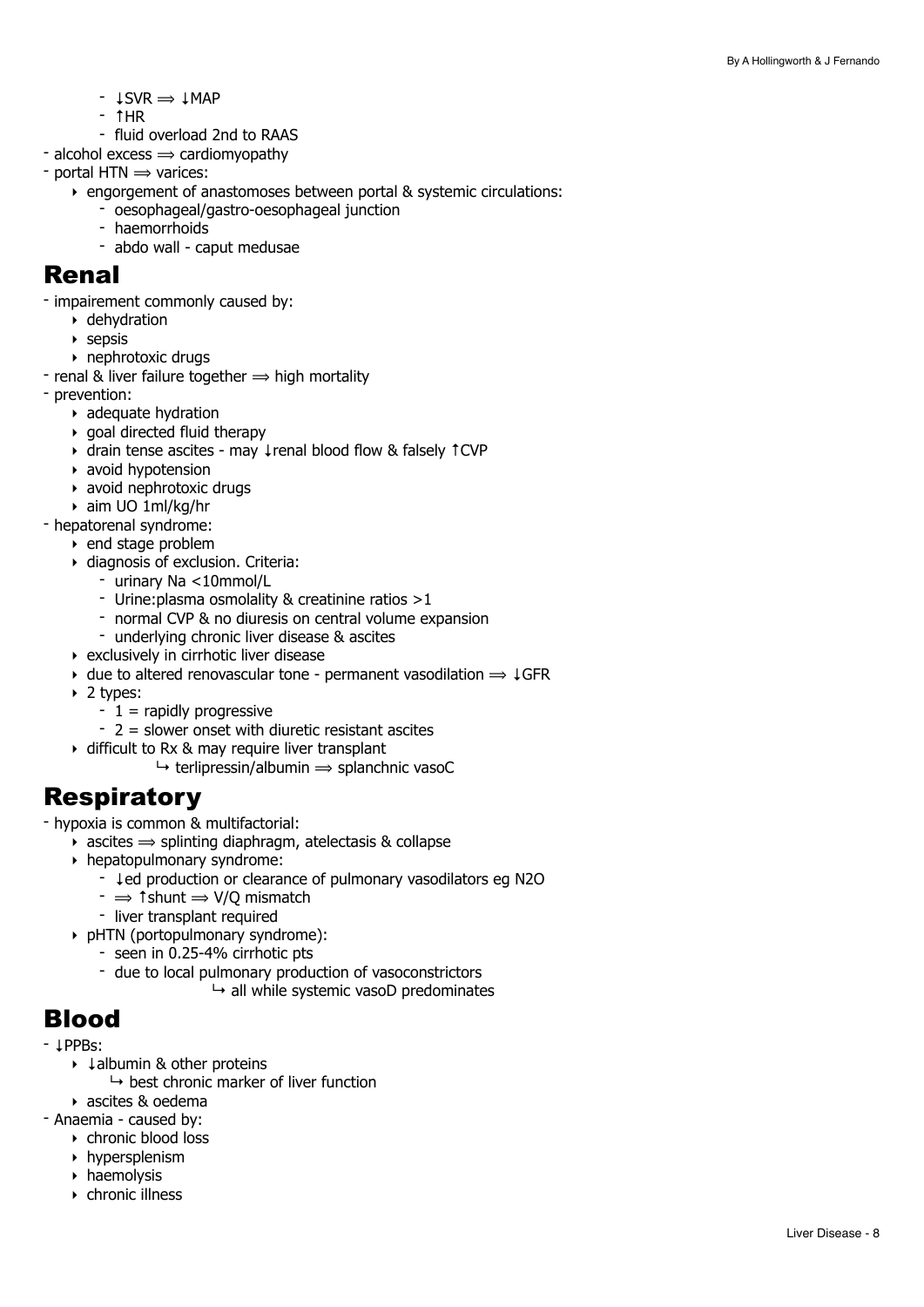‣ malnutrition

### GI

- Varices oesophageal
- delayed gastric emptying
- Spent bacterial peritonitis

## <span id="page-8-0"></span>Treatment End Stage Liver Disease

- protein restriction  $\Rightarrow \downarrow$ ammonia
- Lactulose ⟹ ↓ammonia uptake
- Abx ↓gut flora + SBP prophylaxis
- Diuretics spiro & frusemide
- Na restriction
- Rpt therapeutic paracentesis
- Propanolol varices
- TIPSS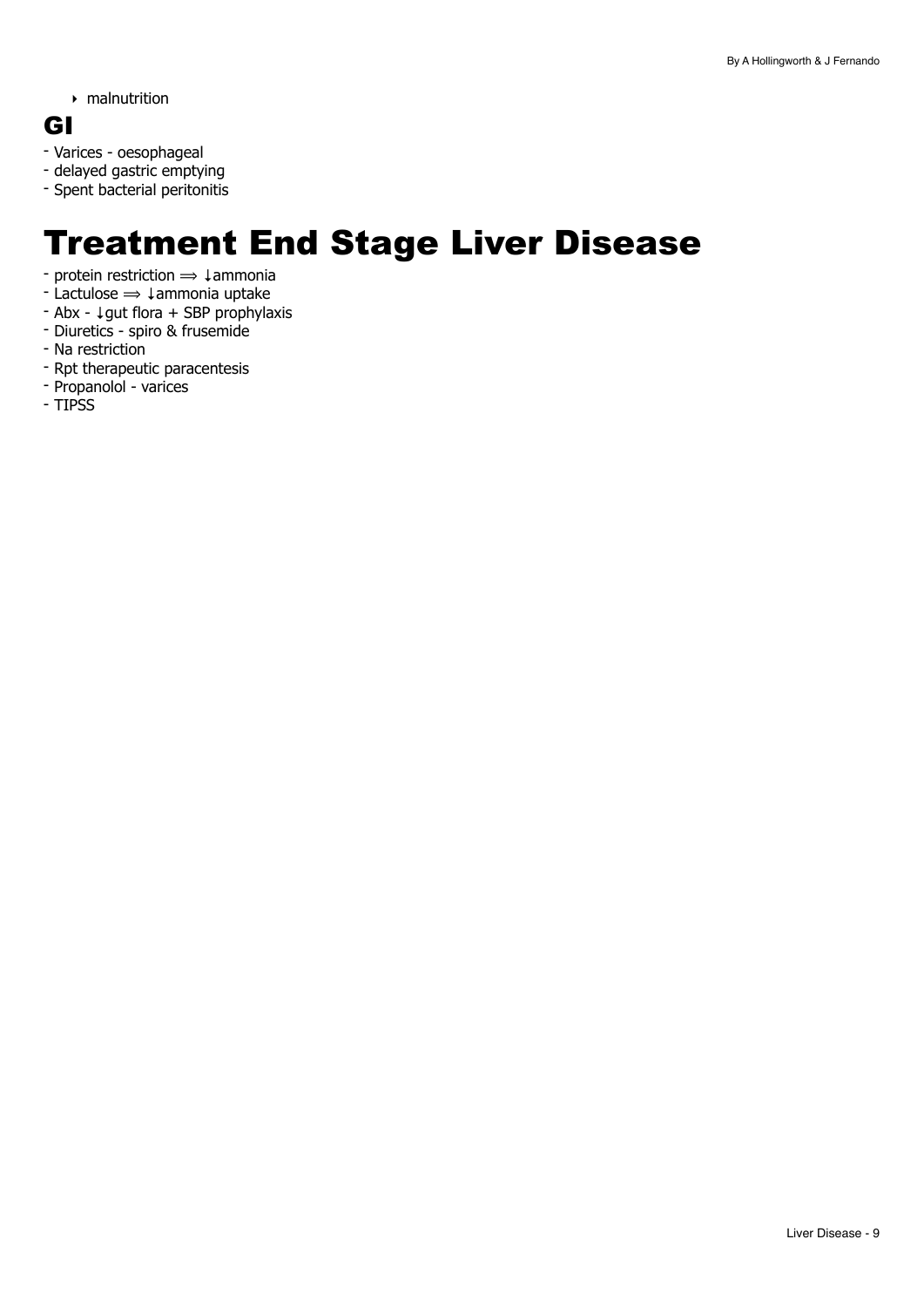# <span id="page-9-0"></span>Practical Anaesthesia

## <span id="page-9-1"></span>Drugs in Liver Disease

- causes of altered pharmacokinetcs:

|  | Table 7.4 Causes of altered drug pharmacokinetics in liver failure |  |  |  |  |  |  |
|--|--------------------------------------------------------------------|--|--|--|--|--|--|
|--|--------------------------------------------------------------------|--|--|--|--|--|--|

| Pharmacological effect               |
|--------------------------------------|
| Decreased first-pass metabolism      |
| Increased free drug in plasma        |
| Increased volume of distribution     |
| Activity may increase or decrease    |
| Reduced activity                     |
| Decreased biliary excretion of drugs |
|                                      |

- alcoholic liver disease:

- $\rightarrow$  early phase: P450 system induced  $\rightarrow$  1 rapid metab of drugs
- $▶$  late phase: reversed  $\Rightarrow$   $\downarrow$  metab
- end stage disease:
	- ‣ systems usually preserved until now due to large reserve
	- $\rightarrow$  altered pharmacodynamics  $\rightarrow$  coma easy to induce
	- ‣ specific drugs: ↑half life & potentiation of effects:
		- opioids alfentanil & morphne
		- vec, roc & mivacurium
		- benzo's
		- (sux due to ↓plasma cholinesterase)

## <span id="page-9-2"></span>Anaesthetic Management

## **Preoperative**

- History:
	- ‣ anorexia
	- ‣ malaise
	- ‣ weight loss
	- $\rightarrow$  easy brusing
	- ‣ itching
	- ‣ RUQ pain
- signs:
	- ‣ jaundice
	- ‣ palmar erythema
	- ‣ spider naevi
	- ‣ caput medusae
	- ‣ gynaecomastia
	- ‣ ascites
	- ‣ hepatosplenomegaly
	- ‣ testicular atrophy

- RFs:

- ‣ alcohol excess
- ‣ IVDA
- ‣ obese
- ‣ autoimmune conditions
- ‣ haemodialysis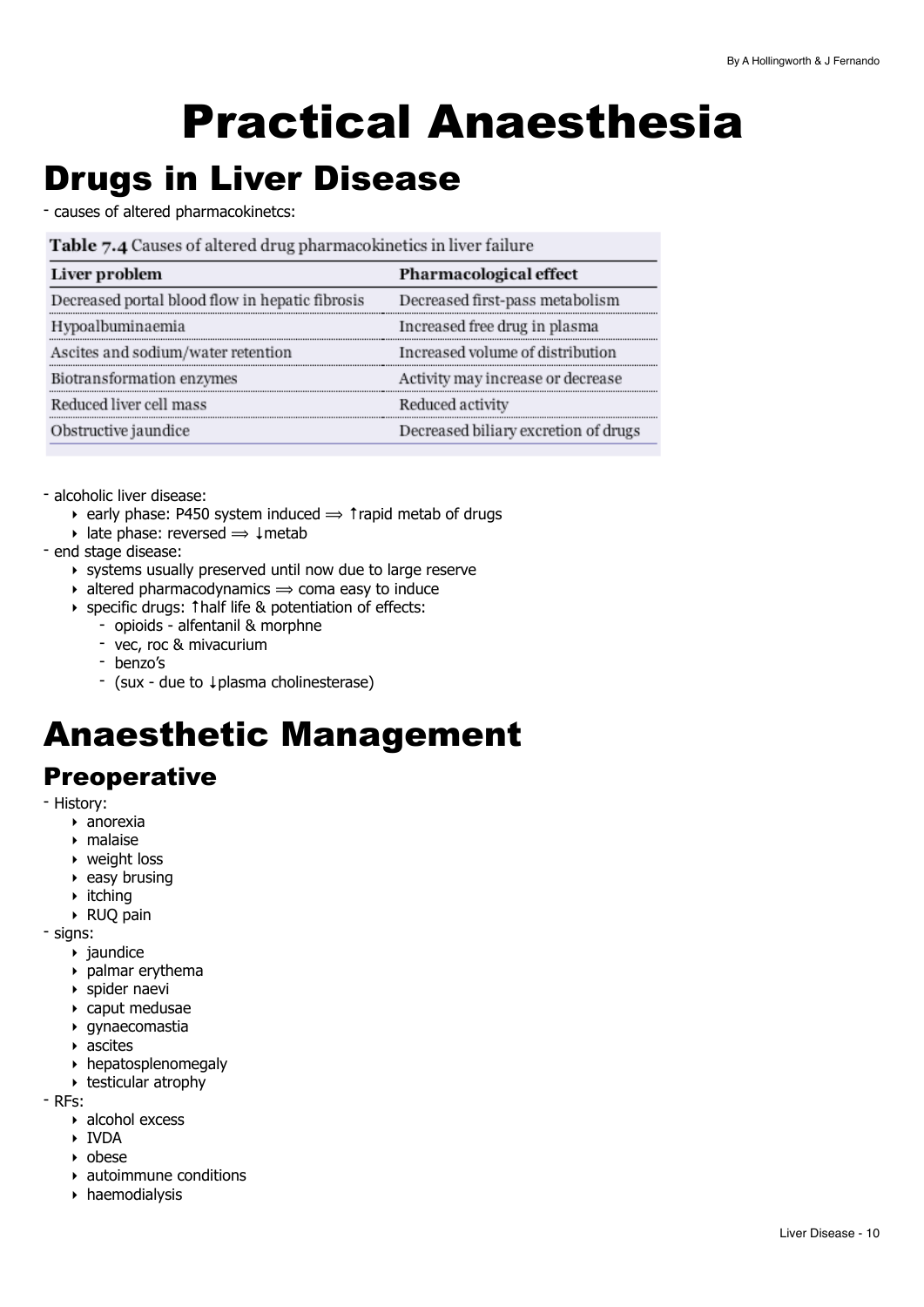‣ haemophilia

#### - Investigations:

- ‣ Bloods:
	- FBC & coag screens
	- electrolytes urea often falsely low due to ↓production
	- BSL
	- LFTs:
		- PT, albumin & bili = sensitive markers of liver function
		- AST, ALT = sensitive to liver damage but do not predict mortality
		- $ALK = bilary obstruction$
	- hepatitis screening
- ‣ Urine
- ‣ US, ERCP, CT, MRI
- ‣ ECHO cardiomyopathy (esp in alcohol excess), effusions (cirrhosis)
- ‣ ECG cardiomyopathy & arrhythmias
- ‣ CXR & ABG

| Bilirubin                                                       | $2 - 17$<br>micromoles/L          | Haemolysis<br>Gilbert's syndrome<br>Acute and chronic liver failure<br>Biliary obstruction                                                                                                                                                             |
|-----------------------------------------------------------------|-----------------------------------|--------------------------------------------------------------------------------------------------------------------------------------------------------------------------------------------------------------------------------------------------------|
| Aspartate transaminase (AST)                                    | $0 - 35$ IU/L                     | Non-specific (found in liver, heart,<br>muscle, etc.)<br>Hepatocellular injury                                                                                                                                                                         |
| Alanine aminotransferase<br>(ALT)                               | $0 - 45$ IU/L                     | Specific<br>Hepatocellular injury<br>Degree of elevation can point to<br>aetiology:<br>>1000: acute viral hepatitis, drugs,<br>autoimmune hepatitis, and ischaemia<br>100-200: acute viral hepatitis, alcohol<br>and non-alcoholic fatty liver disease |
| Alkaline phosphatase (ALP)                                      | 30-120IU/L                        | Physiological (pregnancy, adolescents,<br>familial)<br>Bile duct obstruction (stones, drugs,<br>cancer)<br>Primary biliary cirrhosis<br>Metastatic liver disease<br>Bone disease                                                                       |
| γ-glutamyl transpeptidase (γ-<br>GT)                            | $0 - 30$ IU/L                     | Non-specific (found in heart, pancreas,<br>kidneys)<br>Useful to confirm hepatic source for $\uparrow$<br>ALP (always raised if liver source of $\uparrow$<br>ALP)<br>Alcoholic liver disease                                                          |
| Albumin                                                         | $40 - 60$ g/L                     | Non-specific (affected by nutritional<br>status, catabolism, and urinary and GI<br>losses)<br>Prognostic in chronic liver disease                                                                                                                      |
| Prothrombin time and<br>international normalized ratio<br>(INR) | $10.9 - 12.5s$<br>$(INR 1.0-1.2)$ | Non-specific (vitamin K deficiency,<br>warfarin therapy, DIC)<br>However, best prognostic marker in<br>acute liver failure                                                                                                                             |

- optimise nutrition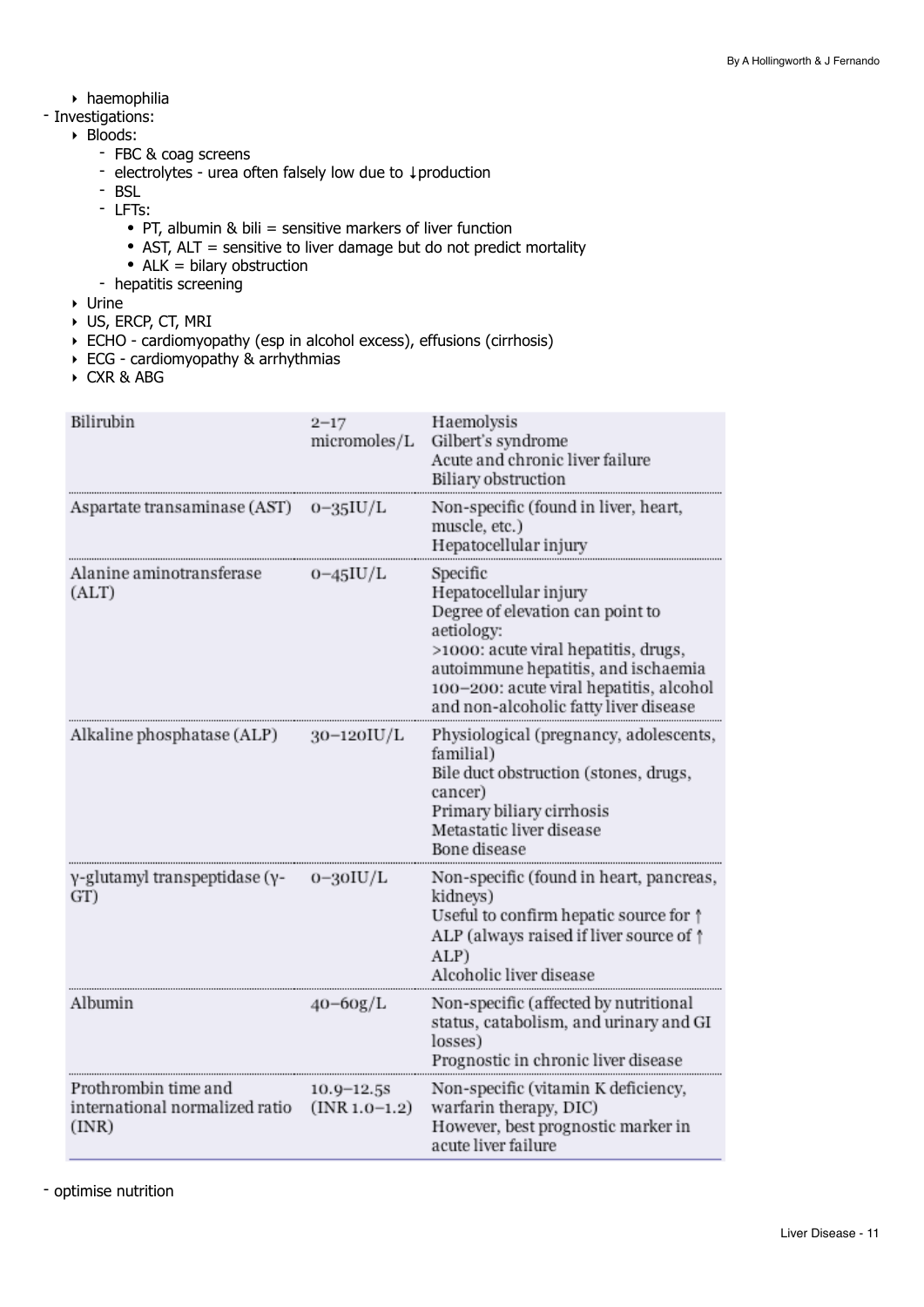- ?presence of varices
- plan for coagulopathy

## **Perioperative**

- drug choices:

Table 7.6 Anaesthetic drugs in liver failure

|                  | Drugs safe in liver<br>failure                              | Drugs to be used with<br>caution (may need<br>reduced dosage) | <b>Drugs</b><br>contraindicated<br>in liver failure |
|------------------|-------------------------------------------------------------|---------------------------------------------------------------|-----------------------------------------------------|
| Premedication    | Lorazepam                                                   | Midazolam, diazepam                                           |                                                     |
| Induction        | Propofol, thiopental,<br>etomidate                          |                                                               |                                                     |
| Maintenance      | Desflurane,<br>sevoflurane.<br>isoflurane, nitrous<br>oxide | Enflurane                                                     | Halothane<br>(possibly)                             |
| Muscle relaxants | Atracurium,<br>cisatracurium                                | Rocuronium,<br>vecuronium.<br>suxamethonium                   |                                                     |
| Opioids          | Remifentanil                                                | Fentanyl, alfentanil,<br>morphine, pethidine                  |                                                     |
| Analgesics       | Paracetamol<br><b>L</b> dose                                | lidocaine.<br>bupivacaine                                     | <b>NSAIDS</b>                                       |

<sup>1</sup> Halothane has been rarely reported to cause hepatitis (see  $\bigcirc$  p. <u>142</u>).

- anaesthetic effects on hepatic blood flow:

- ‣ drugs vasopressors, volatiles (↓s blood flow)
- ‣ IPPV & PEEP
- ‣ surgical technique

#### **Induction**

- antacid prophylaxis/RSI

- invasive monitoring - to maintain adequate perfusion pressures 10-20% baseline

#### **Maintenance**

- des best choice:
	- ‣ least metabolised
	- ‣ best preservation of hepatic blood flow
	- ‣ quicker emergence time
- 4% albumin good fluid choice
- use TEG not INR
- regional good option but:
	- $\rightarrow$  coagulopathy
	- ‣ all LAs metab'ed by liver
- careful positioning

#### Postop

- ICU if advanced disease ?need ICP monitor for cerebral oedema
- constipating drugs must be given with laxatives to ↓risk of encephalopathy
- $-$  ileus  $\Rightarrow$  encephalopathy
- UO 1ml/kg/hr

#### Special Points

- post op complications:

- ‣ ↓wound healing
	- ‣ sepsis
	- ‣ renal impairement
	- $\rightarrow$  bleeding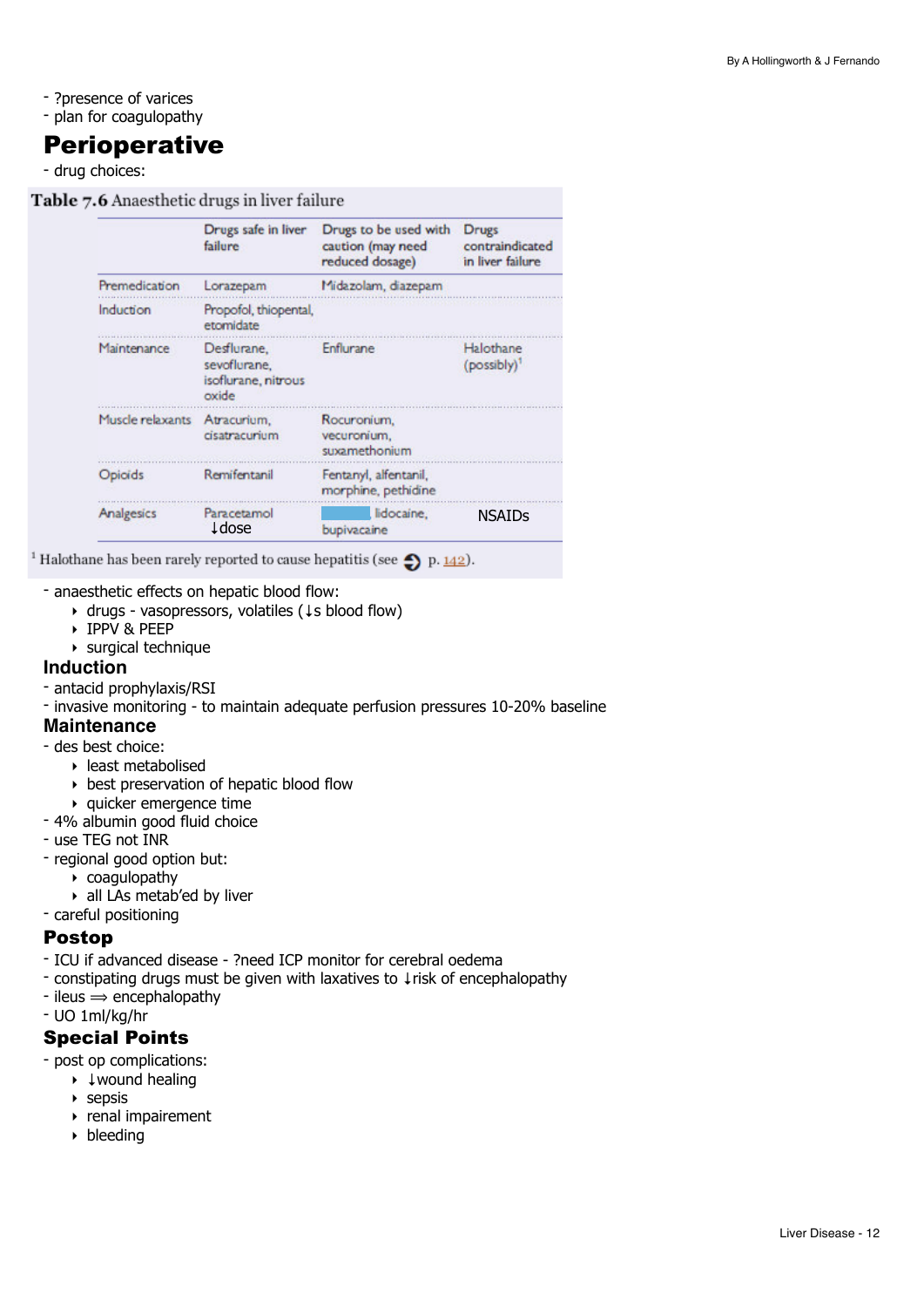## <span id="page-12-0"></span>Post Op Liver Dysfunction

- post op jaundice common
- hepatitis 2nd to volatiles now thing of past
- common causes:
	- $\rightarrow$  intra/post op hypoxia/hypotension  $\Rightarrow$  hepatic ischaemia
	- ‣ benign intrahepatic cholestasis:
		- mimicks bilary obstruction
		- assoc with ↓bp, ↓SpO2, blood transfusion
	- ‣ surgical cause eg haematoma

Table 7.7 Causes of post-operative liver dysfunction or jaundice

| Bilirubin overload<br>(haemolysis) | <b>Blood transfusion</b><br>Haematoma resorption<br>Haemolytic anaemia (sickle-cell, prosthetic heart valve, glucose-6-<br>phosphate dehydrogenase deficiency)                                    |
|------------------------------------|---------------------------------------------------------------------------------------------------------------------------------------------------------------------------------------------------|
| Hepatocellular<br>injury           | Exacerbation of pre-existing liver disease<br>Hepatic ischaemia: hypovolaemia, hypotension, cardiac failure<br>Septicaemia<br>Drug-induced (antibiotics, halothane)<br>Hypoxia<br>Viral hepatitis |
| Cholestasis                        | Intrahepatic (benign, infection, drug-induced, e.g.<br>cephalosporins, carbamazepine, erythromycin)<br>Extrahepatic (pancreatitis, gallstones, bile duct injury)                                  |
| Congenital                         | Gilbert's syndrome                                                                                                                                                                                |

## Volatiles

- halothane hepatitis

- ‣ 20% metabolised
- ‣ 2 diff syndromes:
	- $1$ st =
		- transient LFT rise,
		- post 1st exposure
		- low risk
	- $-$  2nd  $=$ 
		- repeated exposure
		- immune mechanism
		- fulminant hepatic failure & high mortality
	- rare
- enflurane:
	- ‣ 2% metab
	- ‣ theortical cross reactivity for pts with prev halothane hepatitis
- isoflurane:
	- $\cdot$  0.2% metab
	- ‣ theoretical risk
	- ‣ considered safe though as is sevo & des

## Fluid

- avoid dextrose hypo-osmolar (cerebral oedema) & does not expand volume
- Hartmans external lactate load
- avoid NSL high sodium load  $\Rightarrow$  worse ascites
- 4% albumin perfect colloid
- IV terlipressin + daily albumin may improve renal function
- peri-op removal of ascites  $\Rightarrow$  post op re-accumulation